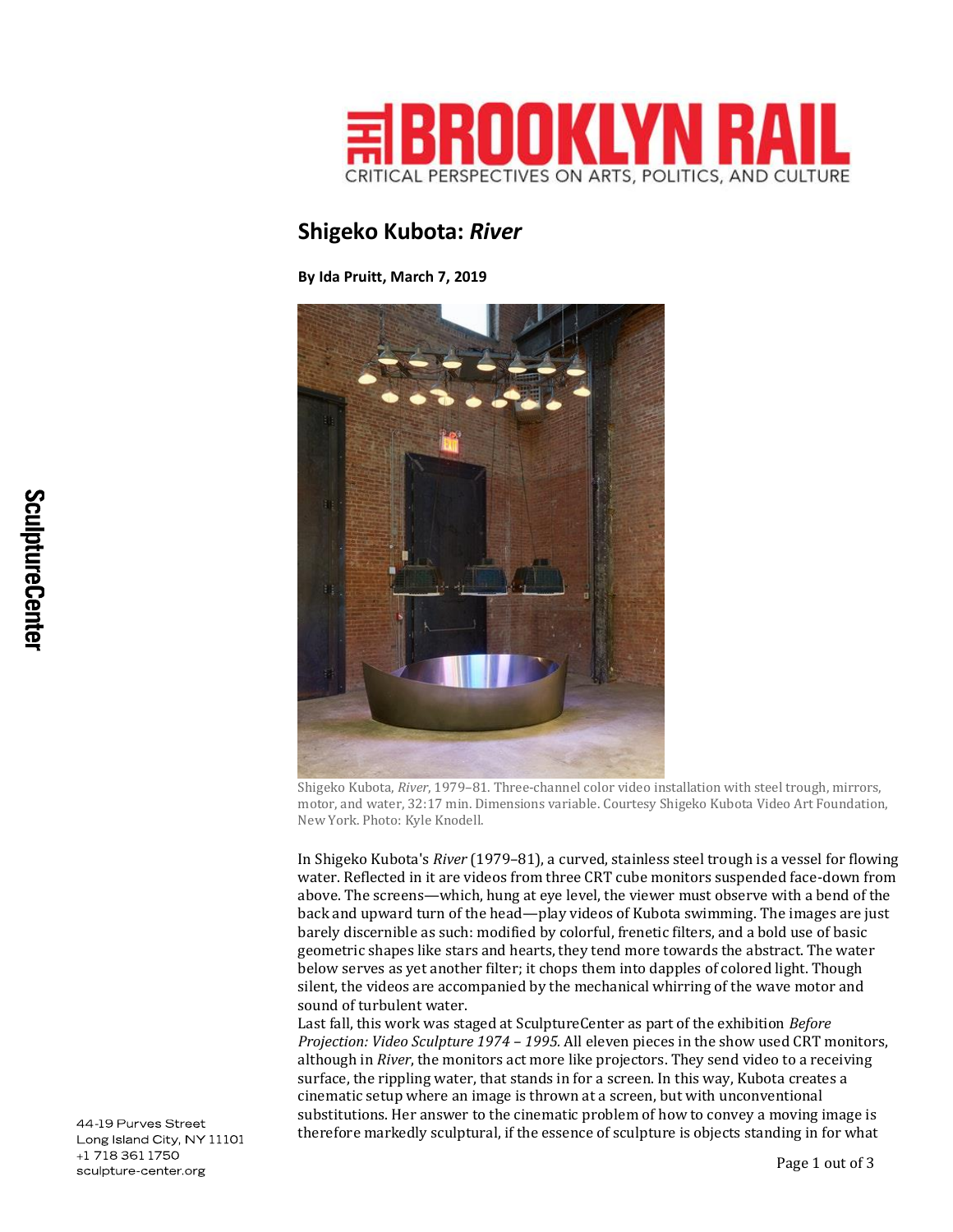they're not. While the technologies necessary for the display of moving images generally do not carry meaning beyond their function, Kubota turns the monitors into sculptural objects by using them as projectors and imbuing them with metaphor. The monitors, as well as the motor, embody natural processes, and video is the aspect that allies machine with nature.



Shigeko Kubota, *River*, 1979–81. Three-channel color video installation with steel trough, mirrors, motor, and water, 32:17 min. Dimensions variable. Courtesy Shigeko Kubota Video Art Foundation, New York. Photo: Kyle Knodell.

The wave motor on one end of the trough churns the water and simulates the coursing of a river. Its cyclical, repetitive motion stands in contrast to the irregular waves it produces. When Kubota's videos are mirrored on the water's surface, they are subject to this elemental instability, no longer held within the controlled environment of the monitors. But far from drawing attention to their differences, the adjacency of water and video reveals their likeness. The two move in harmony, the waves further animating the video images. Video becomes liquid and liquid becomes a transmitter for the moving image, giving sculptural form to the association between flowing water and the dissemination of media.

44-19 Purves Street Long Island City, NY 11101 +1 718 361 1750 sculpture-center.org